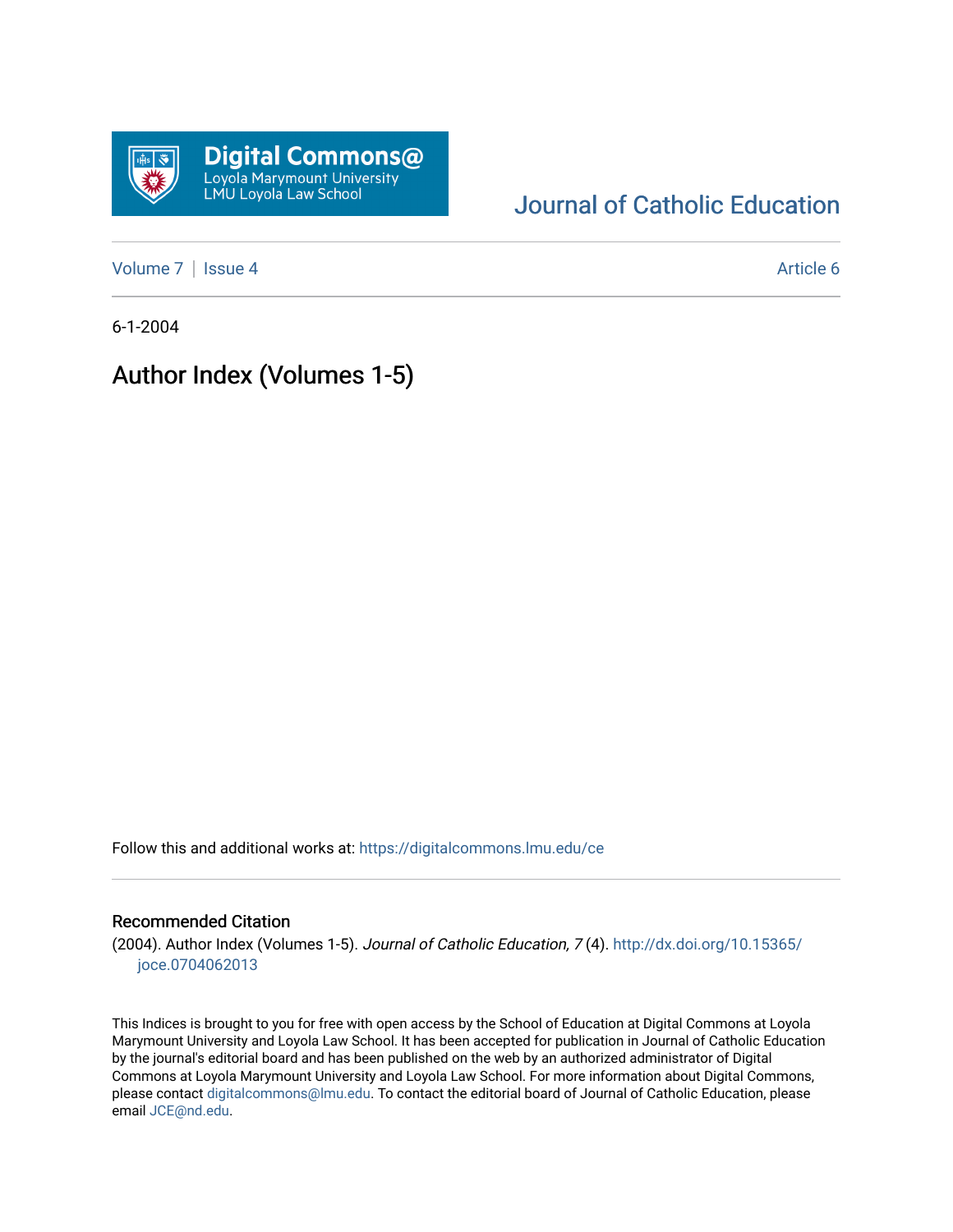# **INDICES**

# **AUTHOR INDEX (Volumes 1-5)**

The following index, organized by author, lists the title as well as the volume, issue, and page range for each article and review of research published in *Catholic Education: A Journal of Inquiry and Practice*, Volumes 1-5.

# **A**

### **ACKLEY, BLAINE C. -**

"The Development of the Teacher as a Professional in an Alternative Teacher Education Program" 5(2), 229-243.

#### **ADAMS, SHAUNA -**

"Catholic Schools and Multicultural Education: A Good Match" 2(2), 178-186.

"Women Scholars, Integration, and the Marianist Tradition: Learning From Our Culture and Ourselves" 5(3), 297-314.

### **ANTCZAK, MARY CATHERINE, O.P. -**

"New Paradigms and Unchanging Purposes of Catholic Schools: A Response to Sr. Angela Ann Zukowski" 1(4), 457-463.

### **B**

#### **BAKER, DAVID -**

"Catholic Schools in a Changing Society" 1(1), 98-104.

#### **BALABAN, GERALD M. -**

"The Development of the Teacher as a Professional in an Alternative Teacher Education Program" 5(2), 229-243.

#### **BALASH, MICHAEL D. -**

"Come Be Reconciled: Penance Services for Children" 4(1), 104-114.

#### **BARTON, JEAN M. -**

" 'To Include or Not to Include' That is NOT the Question" 3(3), 329-343.

#### **BEAN, RITA M. -**

"Listening to Students: Voices From the Inner City" 4(1), 5-15.

#### **BEMPECHAT, JANINE -**

"Attributions for Success and Failure in Mathematics: A Comparative Study of Catholic and Public School Students" 5(3), 357-372.

#### **BESSETTE, ONA B., CND -**

"Dance as Prayer: Moving the Body to Stir the Soul" 3(2), 226-236.

#### **BIDDLE, JAMES R. -**

"Continuing the Conversation about Character" 1(3), 335-340.

#### **BIDDLE, JULIE K. -**

"Research Symposium: Introductory Comments" 1(1), 77-78.

#### **BIMONTE, ROBERT R., FSC -**

"We Cannot Be Content with the Status Quo" 2(3), 331-332.

*Catholic Education: A Journal of Inquiry and Practice,* Vol. 7, No. 4, June 2004, 492-505 © 2004 *Catholic Education: A Journal of Inquiry and Practice*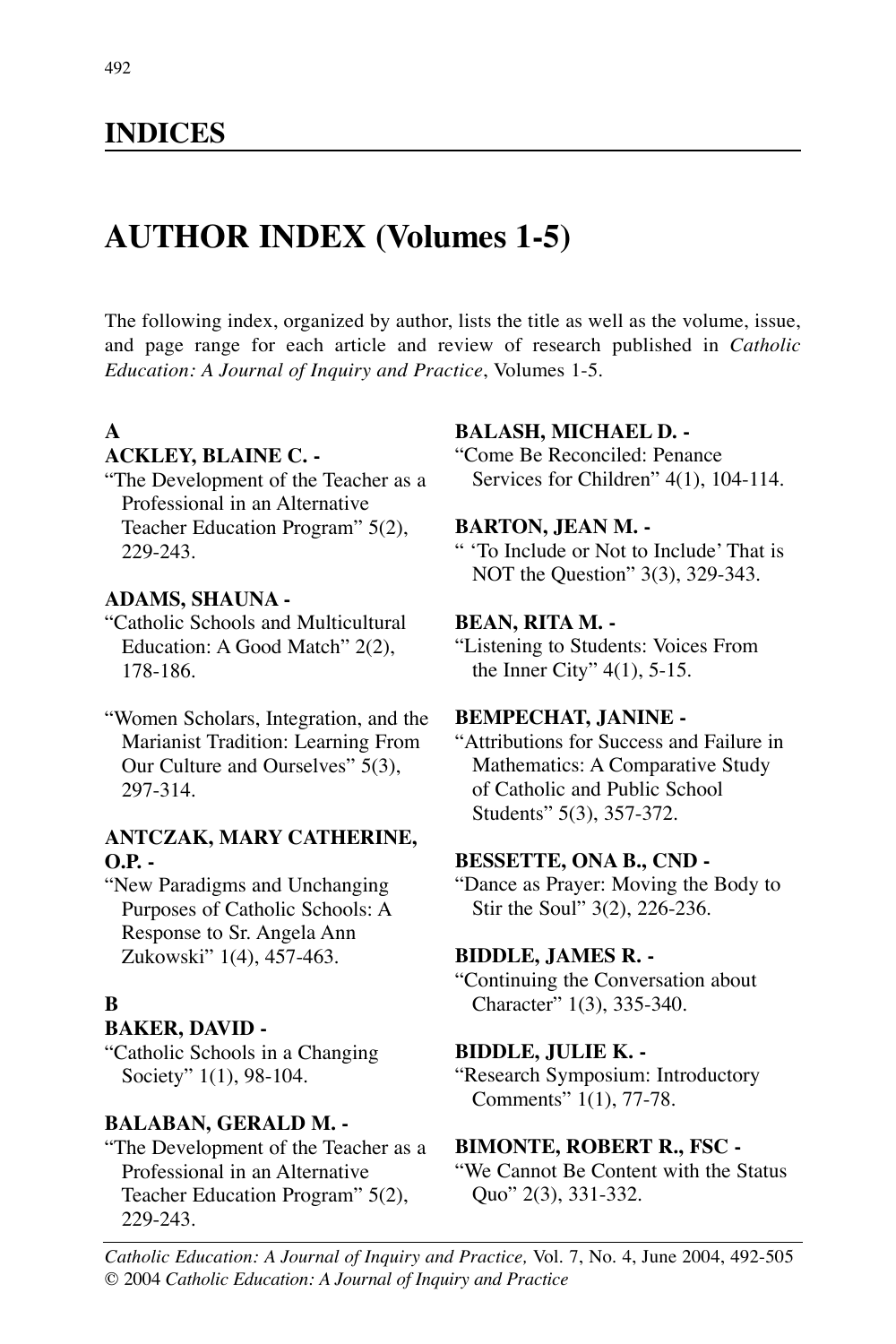#### **BLACKETT, MARY ELIZABETH -**

"Recommendations for Catholic School Administrators in Facilitating Special Education Services" 4(4), 479-492.

#### **BOLAND, PATRICIA -**

"Catholic Education in the 21st Century" 3(4), 508-520.

#### **BOULAY, BETH A. -**

"Attributions for Success and Failure in Mathematics: A Comparative Study of Catholic and Public School Students" 5(3), 357-372.

#### **BOWMAN, CONNIE L. -**

"Women Scholars, Integration, and the Marianist Tradition: Learning From Our Culture and Ourselves" 5(3), 297-314.

#### **BRENNAN, OLIVER -**

"The Cultural Clash in Northern Ireland" 2(2), 203-212.

#### **BRENNAN, PATRICK M. -**

"School Choice Among Competing 'Catholic' Philosophies" 5(3), 286- 296.

#### **BRESLIN, RICHARD D. -**

"The Development of a Catholic School Leadership Program at Saint Louis University"  $2(3)$ , 343-352.

"Hiring to Maintain Mission" 4(2), 227-238.

#### **BROCK, BARBARA L. -**

"Perceptions of Teacher Burnout in Catholic Schools" 2(3), 281-294.

"Principals and Pastors Sharing School Leadership: Perspectives From Nebraska and New South Wales" 5(1), 85-100.

# **BROWN, MARY ELIZABETH -**

"A Case Study of Immigrants and Education: The Scalabrinian Experience with Italian Americans" 2(2), 187-195.

#### **BURKE, RICHARD J. -**

"Financial Planning for Catholic Education: Attempting to Bridge Theory and Practice"  $2(4)$ , 479-490.

#### **BYRON, WILLIAM J. -**

"Framing the Principles of Catholic Social Thought" 3(1), 7-14.

#### **C**

#### **CANAVAN, KELVIN, fms -**

"Leadership Succession in Catholic Schools: Planned or Unplanned?" 5(1), 72-84.

"The Quiet Revolution in the Catholic Schooling in Australia" 2(1), 46-54.

#### **CARPER, JAMES C. -**

"Independent Christian Day Schools: The Maturing of a Movement" 5(4), 502-514.

#### **CARUSO, MICHAEL P., SJ -**

"An Ignation Analysis of the Walt Disney Company: Lessons for Jesuit Higher Education" 5(3), 373-400

### "An Ignation Analysis of the Walt Disney Company: Lessons for Jesuit Higher Education (Part II)" 5(4), 454-489.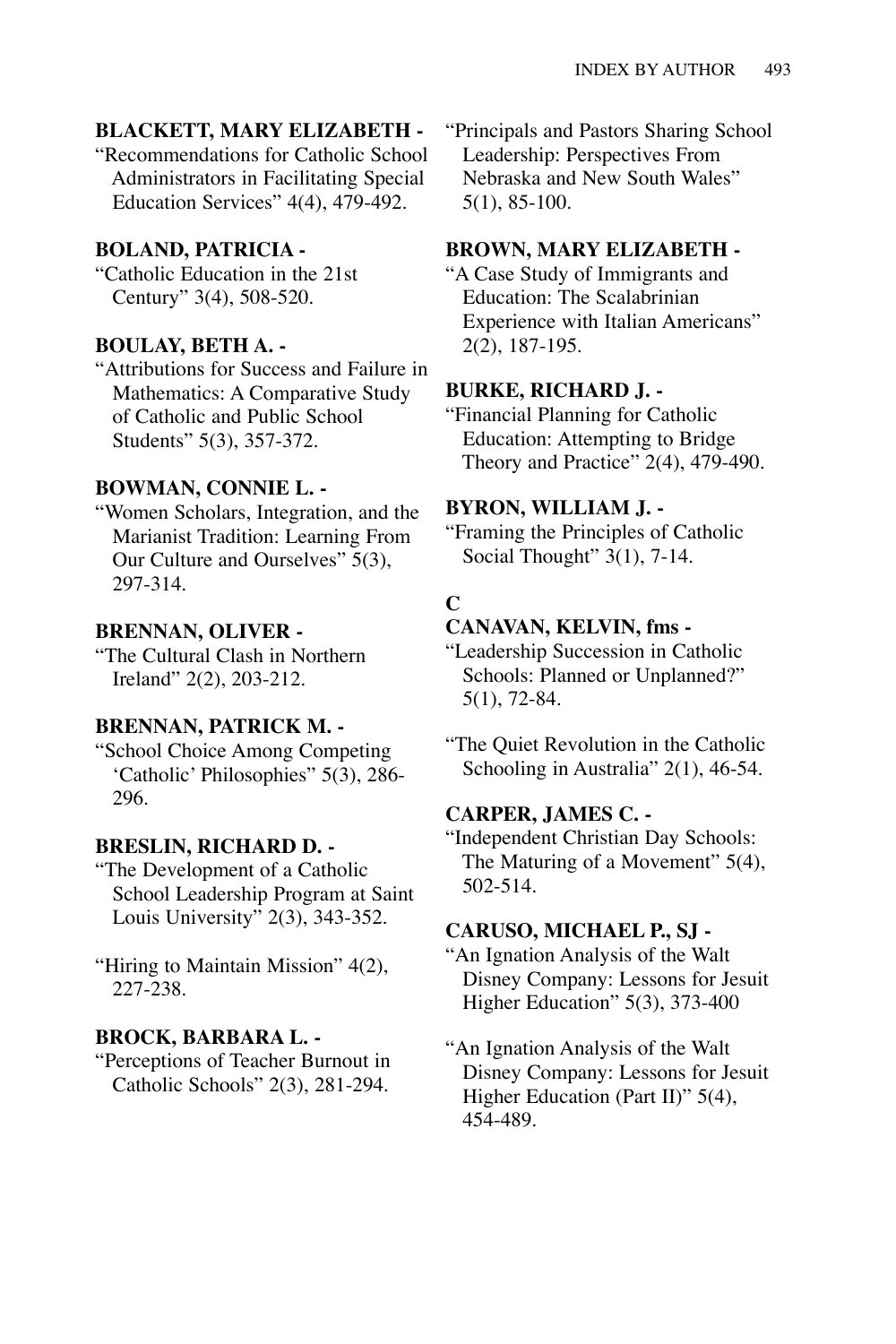### **CATTARO, GERALD M. -**

"*Agostini v. Felton* and the Delivery of Title I Services in Catholic Schools" 1(3), 263-274.

- "The Cultural Clash in Northern Ireland" 2(2), 203-212.
- "Focus Section: Introduction" 2(2), 177-177.

"The Second Epiphany: Program Design for African American Leadership of Catholic Schools" 2(2), 213-224.

### **CHANDLER, LOUIS A. -**

"Traditional and Progressive Schools: Identifying Two Models of Educational Practice" 3(3), 293-305.

### **CHOPKO, MARK E. -**

"A Favorable Legal Environment for Voucher Programs" 3(1), 87-96.

### **CIMINO, CAROL, SSJ -**

"Love or Money: Vocational Attitudes of the Catholic School Teacher" 5(2), 181-205.

### **COMPAGNONE, NICK -**

"Historical Sketch of the Official Teaching of the Catholic Church on Moral Education in Schools" 1(2), 191-210.

### **CONGREGATION FOR CATHOLIC EDUCATION -**

*The Catholic School on the Threshold of the Third Millennium* 2(1), 4-14.

### **CONDON, EILEEN M. -**

"Confession in the Movies: The Transmission of Sacramental Tradition Through Film" 4(1), 42-56.

### **CONROY, JAMES C. -**

"The Challenge to Catholic Teacher Education in Scotland" 2(3), 312-327.

#### **CONVEY, JOHN J. -**

"Catholic Schools in a Changing Society" 1(1), 98-104.

"Factors Affecting the Views of Bishops and Priests about Catholic Schools" 2(3), 248-264.

### **COOK, TIMOTHY J. -**

"Building the Kingdom: School Leaders as Architects of Catholic Culture" 2(2), 133-150.

"The Next Generation: A Study of Catholic High School Religion Teachers" 4(1), 115-121.

"Recruitment, Preparation, and Retention of Catholic High School Religion Teachers" 4(4), 530-564.

### **COONS, JOHN E. -**

"School Choice Among Competing 'Catholic' Philosophies" 5(3), 286-296.

#### **COOPER, BRUCE S. -**

"The New Jewish Community, New Jewish Schools: Trends and Promises" 5(4), 488-501.

"Responses" 3(1), 52-65.

### **COPPOLA, DAVID L. -**

"To Remember, Repent, Renew" 2(2), 196-202.

#### **CURRAN, MARGARET, E. -**

"A Sabbatical View of Educational Technology" 1(4), 445-456.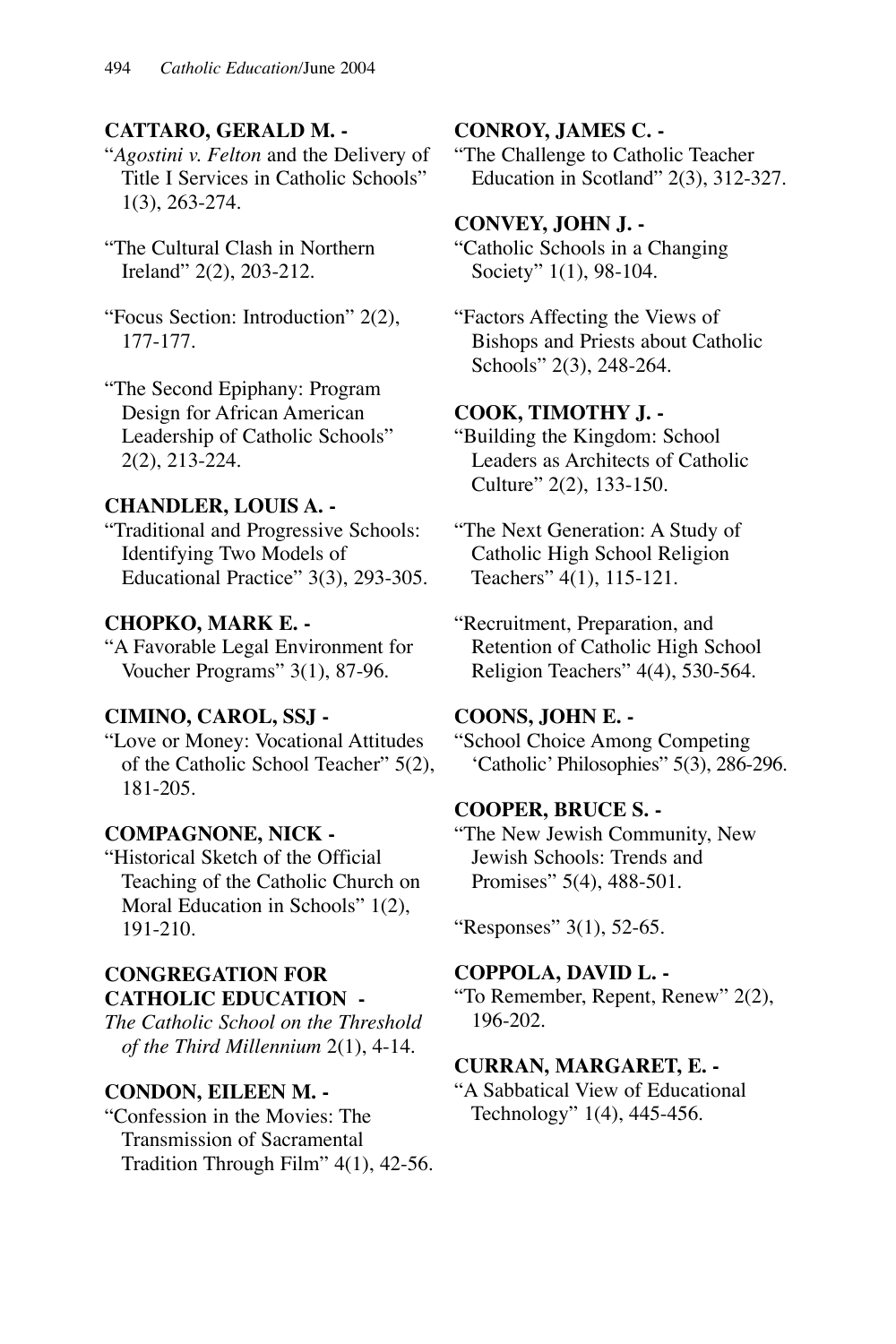### **D**

#### **DAVIS, WILLIAM F., OSFS -**

"The Reauthorization of the Elementary and Secondary Education Act in a Republican-Controlled Congress: A View from the Bishops' Conference" 3(1), 97-106.

#### **DEL PRETE, THOMAS -**

"Thomas Merton's Spirituality of Education" 5(2), 157-180.

#### **DELOZIER, ALAN -**

"Jesuit Higher Education in New Jersey, 1899-1900: Saint Peter's College" 3(4), 491-507.

### **DEMMITT, ALAN -**

"The Experience and Meaning of a Marianist Education Today: A National High School Study of Mission and School Culture" 2(4), 410-428.

#### **DIMATTIA, PHILIP -**

"*Agostini v. Felton* and the Delivery of Title I Services in Catholic Schools" 1(3), 263-274.

#### **DOBZANSKI, JOAN L. -**

"The Catholic School: A Catalyst for Social Transformation Through the Teaching of Gospel Values" 4(3), 319-334.

#### **DOMAHIDY, MARY -**

"The Catholic Secondary School Climate: Forming a Culture of Nonviolence and Healthy Relatedness" 4(3), 281-300.

#### **DONOVAN, AINE -**

"Moral Education and Teachers' Self-Perceptions: Novice Male Teachers in Catholic High Schools" 3(4), 441-460.

#### **DONOVAN, JANET ANN -**

"A Qualitative Study of a Parental Involvement Program in a K-8 Elementary School" 3(2), 158-172.

### **DORMAN, JEFFREY P. -**

"The Evolution, Validation, and Use of a Personal Form of the Catholic School Classroom Environment Questionnaire" 3(2), 141-158.

### **DOSEN, ANTHONY J. -**

"Communicating Identity and the Challenge of *Ex Corde Ecclesiae*" 4(2), 170-204.

### **DRAGO-SEVERSON, ELEANOR -**

"Attributions for Success and Failure in Mathematics: A Comparative Study of Catholic and Public School Students" 5(3), 357-372.

"Doing Well and Being Well: Conceptions of Well-Being Among Academically Successful Adolescent Girls of Color in a Catholic School" 3(2), 183-201.

#### **D'SOUZA, MARIO O., CSB -**

"Jacques Maritain's Seven Misconceptions of Education: Implications for the Preparation of Catholic School Teachers" 5(4), 435-453.

"Maritain's Philosophy of Education and Christian Religious Education" 4(3), 375-395.

#### **DYGERT, WILLIAM -**

"The President/Principal Model in Catholic Secondary Schools" 4(1), 16-41.

#### **E**

#### **EDWARDS, LISA M. -**

"An Exploration of Hope in Catholic School Students" 5(3), 274-285.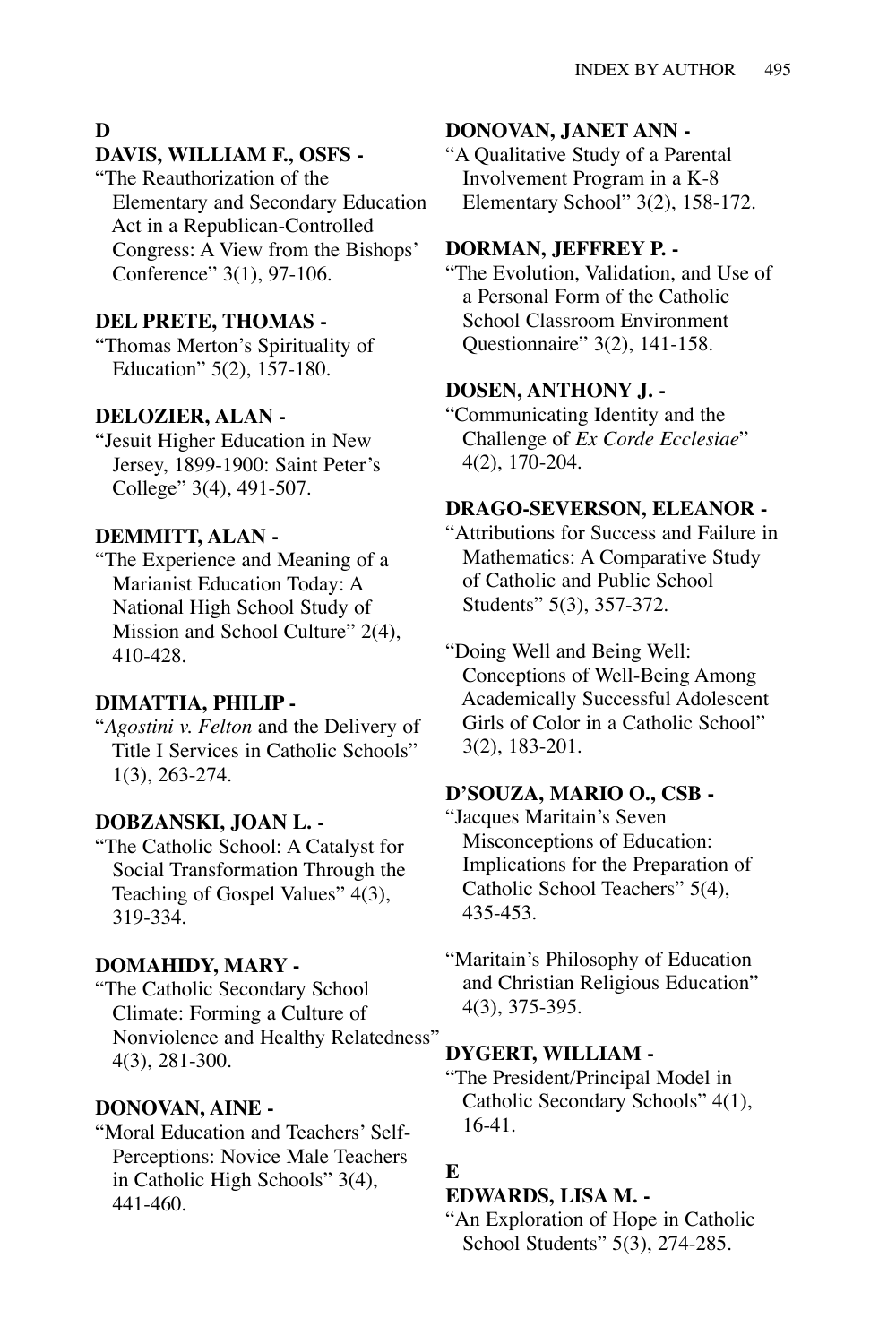## **EICHELBERGER, R. TONY -**

"Listening to Students: Voices From the Inner City" 4(1), 5-15.

# **EKERT, JENNIFER -**

"Doing Well and Being Well: Conceptions of Well-Being Among Academically Successful Adolescent Girls of Color in a Catholic School" 3(2), 183-201.

# **ENGLISH, LEONA M. -**

"Mentorship: Adult Formation for Educators in Catholic Schools" 2(4), 398-409.

### **ESTANEK, SANDRA M. -**

"Working with Gay and Lesbian Students at Catholic Colleges and Universities: A Student Affairs Perspective" 2(2), 151-158.

# **F**

# **FISHER, RACHEL H. -**

"The Catholic Secondary School Climate: Forming a Culture of Nonviolence and Healthy Relatedness" 4(3), 281-300.

### **FORMICOLA, JO RENEE -**

"Catholics and U.S. Education Policy" 3(4), 462-473.

# **FOX, ZENI V. -**

"The Creation of The Catholic School Leadership Program at Seton Hall University" 3(3), 315-324.

### **FRABUTT, JAMES M. -**

"Delinquency and Violence Among Girls" 5(4), 541-547.

"Parenting in Ethnic Minority Families" 3(2), 245-254.

# **FRANCIS, LESLIE J. -**

"Growing Up Catholic in a Scottish City: The Relationship Between Denominational Identity, Denominational Schools, and Attitude Toward Christianity Among 11- to 15- Year-Olds" 5(1), 39-54.

### **FRANK, WILLIAM A. -**

"The Catholic Mind: Culture, Philosophy, and Responsibility in Higher Education" 4(2), 205-217.

### **FRASER, JENNIFER -**

"Principals and Pastors Sharing School Leadership: Perspectives from Nebraska and New South Wales" 5(1), 85-100.

# **FREY, MARGARET -**

"Collaborative Problem-Solving: The Journey of Dayton Catholic Elementary School" 3(3), 342-354.

### **FURST, LYNDON G. -**

"The Adventist Schools: Development and Challenges" 5(4), 515-526.

# **G**

# **GARANZINI, MICHAEL, SJ -**

"Focus Section: Introduction" 2(3), 328-329.

### **GEORGE, FRANCIS -**

"*Ex Corde Ecclesiae*: Promises and Challenges" 4(2), 239-253.

### **GIAMMO, JOSEPH -**

"Private Schools and the Public Good: The Effect of Private Education on Political Participation and Tolerance in the Texas Poll" 2(4), 429-444.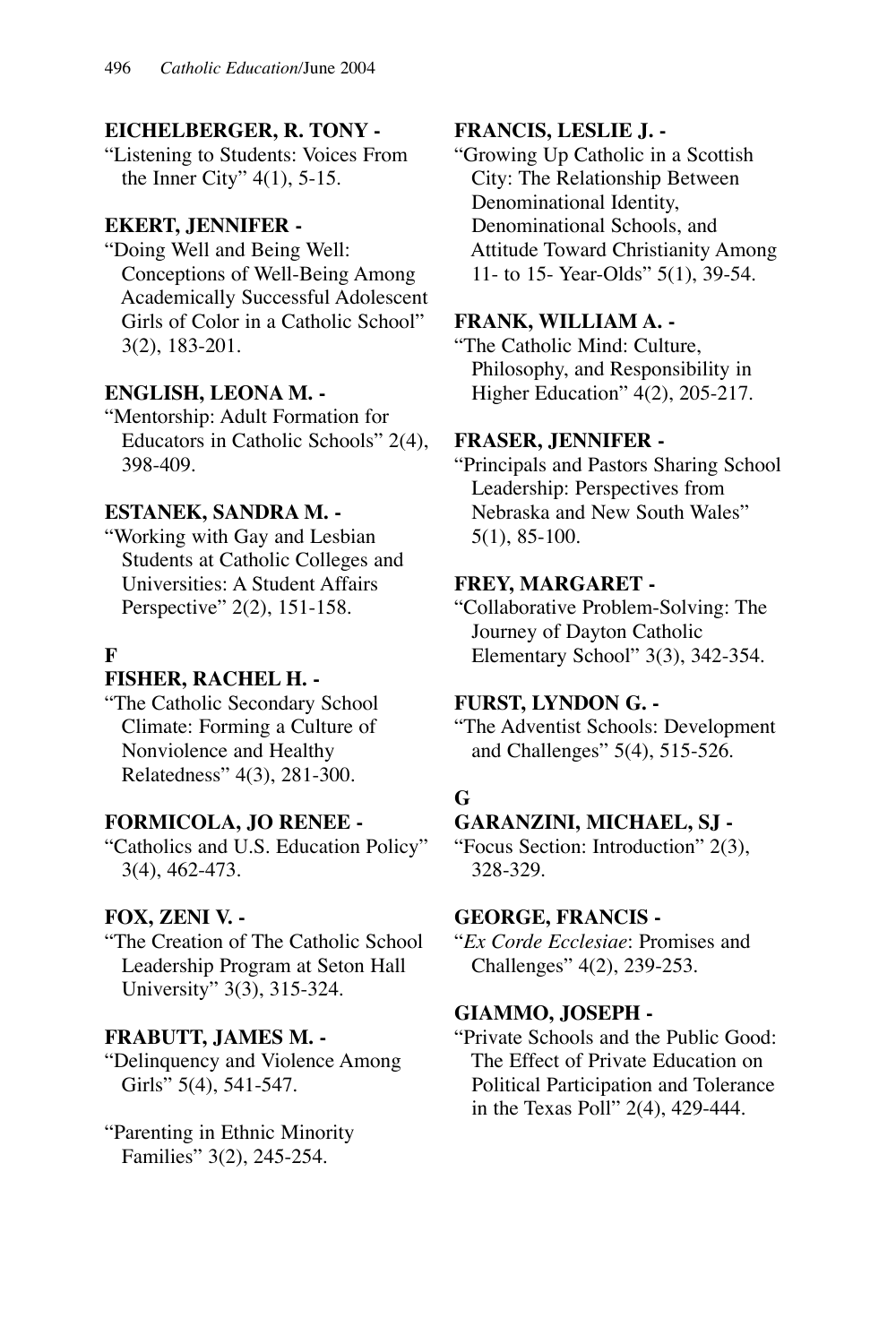### **GIBSON, HARRY M. -**

"Growing Up Catholic in a Scottish City: The Relationship Between Denominational Identity, Denominational Schools, and Attitude Toward Christianity Among 11- to 15- Year-Olds" 5(1), 39-54.

### **GLENN, CHARLES L. -**

"The History and Future of Private Education in the United States" 1(4), 427-444.

### **GOULD, ALISON -**

"Planning for the Inclusive Classroom: Meeting the Needs of Diverse Learners" 3(3), 363-374.

### **GRACE, GERALD -**

"The Religious Orders and Catholic Research in England: The Founding of a New Center at the University of London" 2(1), 108-110.

### **GREENE, JAY P. -**

"Private Schools and the Public Good: The Effect of Private Education on Political Participation and Tolerance in the Texas Poll" 2(4), 429-444.

### **GROGAN, PATRICIA R. -**

"Women Scholars, Integration, and the Marianist Tradition: Learning From Our Culture and Ourselves" 5(3), 297-314.

#### **GROS, JEFFREY, FSC -**

"The Catholic School and Quest for Unity" 2(4), 380-397.

### **GUARE, RITA E. -**

"Awakening Imagination Through Literature" 3(2), 204-215.

"Focus Section: Introduction" 3(2), 204-215.

### **GUITE, DAVID K. -**

"School Personnel and Employment Law: A Legal Analysis for Today's Elementary and Secondary Catholic Schools" 4(4), 493-514.

### **H**

# **HACKNEY, CATHERINE EGGLE-STON -**

"Catholic School Faculty as an Adult Learning Community: A Model for Children" 1(4), 388-399.

### **HANBURY, KEVIN M. -**

"The Creation of the Catholic School Leadership Program at Seton Hall University" 3(3), 315-324.

"Focus Section: Introduction" 3(4), 461-461.

#### **HANEY, REGINA -**

"Selected Programs for Improving Catholic Education: Attempting to Bridge Theory and Practice" 2(4), 479-490.

#### **HANSEN, PAUL J. -**

"Catholic School Lay Principalship: The Neglected Ministry in Church Documents on Catholic Education-An Australian Perspective" 5(1), 28-38.

#### **HARDY, DELORES -**

"Collaborative Problem-Solving: The Journey of Dayton Catholic Elementary School" 3(3), 342-354.

#### **HECKER, KARYN -**

"Collaborative Problem-Solving: The Journey of Dayton Catholic Elementary School" 3(3), 342-354.

### **HEFT, JAMES L., SM -**

"The Culture of Catholic Schools" 1(1), 27-36.

"Religion and U.S. Culture" 4(2), 153-169.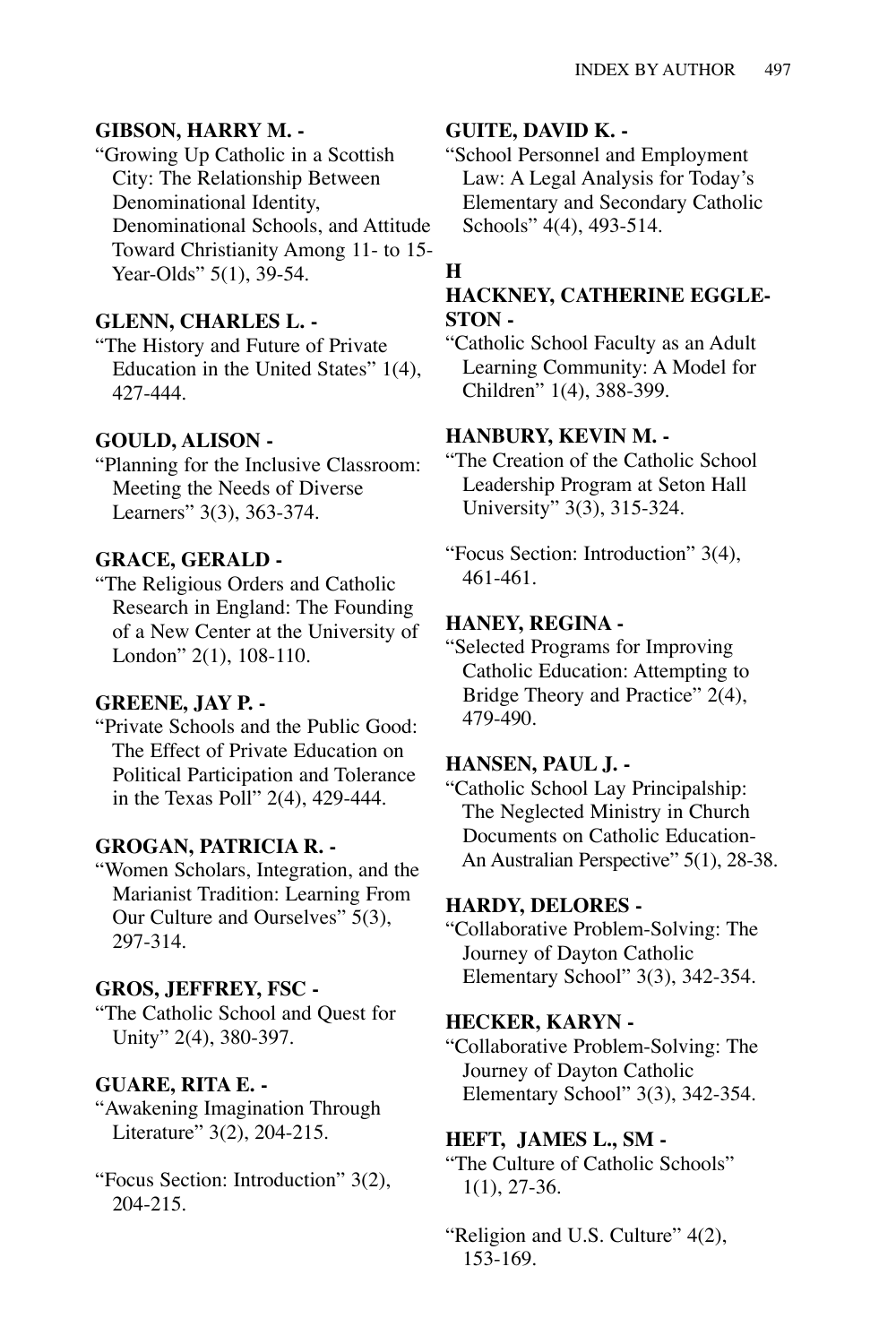### **HENDREN, KATHRYN -**

"The Soul in Trauma: Poetry of War in the Classroom" 3(2), 237-244.

### **HERZOG, SHANNON -**

"Collaborative Problem-Solving: The Journey of Dayton Catholic Elementary School" 3(3), 342-354.

### **HOFFER, THOMAS -**

"Effects of Catholic School Attendance on Student Achievement: A Review and Extension of Research" 1(2), 212-235.

### **HOLMES, JOHN C. -**

"Responses" 2(4), 454-457.

# **HOMAN, KENNETH B. -**

"The Catholic Secondary School Climate: Forming a Culture of Nonviolence and Healthy Relatedness" 4(3), 281-300.

### **HOMAN, SHARON M. -**

"The Catholic Secondary School Climate: Forming a Culture of Nonviolence and Healthy Relatedness" 4(3), 281-300.

### **HOSCH, JANE, OSF -**

"It's Not About Statues and a Crucifix" 2(3), 330-330.

### **HOUSKE, ANGELA M. -**

"An Exploration of Hope in Catholic School Students" 5(3), 274-285.

# **HOWE, CHRISTOPHER K., OSA**

"Spirituality: It's a Matter of the Heart" 2(2), 124-132.

# **HOYT, DALE R. -**

Responses to Vatican Document: *The Catholic School on the Threshold of the Third Millennium* 2(2), 225-234.

### **HUNT, THOMAS C. -**

"Dissertations on Catholic Schools: Today's Accomplishments, Tomorrow's Challenges" 2(1), 99-107.

"Historical Sketch of the Official Teaching of the Catholic Church on Moral Education in Schools" 1(2), 191-210.

"Private Schools: Partners in American Education - Overview and Directions for Further Research" 1(4), 464-469.

# **I**

#### **IOZZIO, M.J. -**

"University as Church: *Fides et Ratio* as a Source of Ecclesiology" 4(2), 218-226.

### **ISCH, JOHN -**

"The Generation to Come: Lutheran Education in the United States" 5(4), 527-540.

# **J**

### **JACOBS, RICHARD M., OSA -**

"U.S. Catholic Schools and the Religious Who Served in Them: Contributions in the 18th and 19th Centuries" 1(4), 364-383.

"U.S. Catholic Schools and the Religious Who Served in Them: Contributions in the First Six Decades of the 20th Century" 2(1), 15-34.

"U.S. Catholic Schools and the Religious Who Served in Them: The Struggle to Continue the Tradition in the Post Vatican II Era" 2(2), 159-176.

### **JANOSIK, CHRISTOPHER M. -**

"An Organizing Framework for Specifying and Maintaining Catholic Identity in American Higher Education" 3(1), 15-32.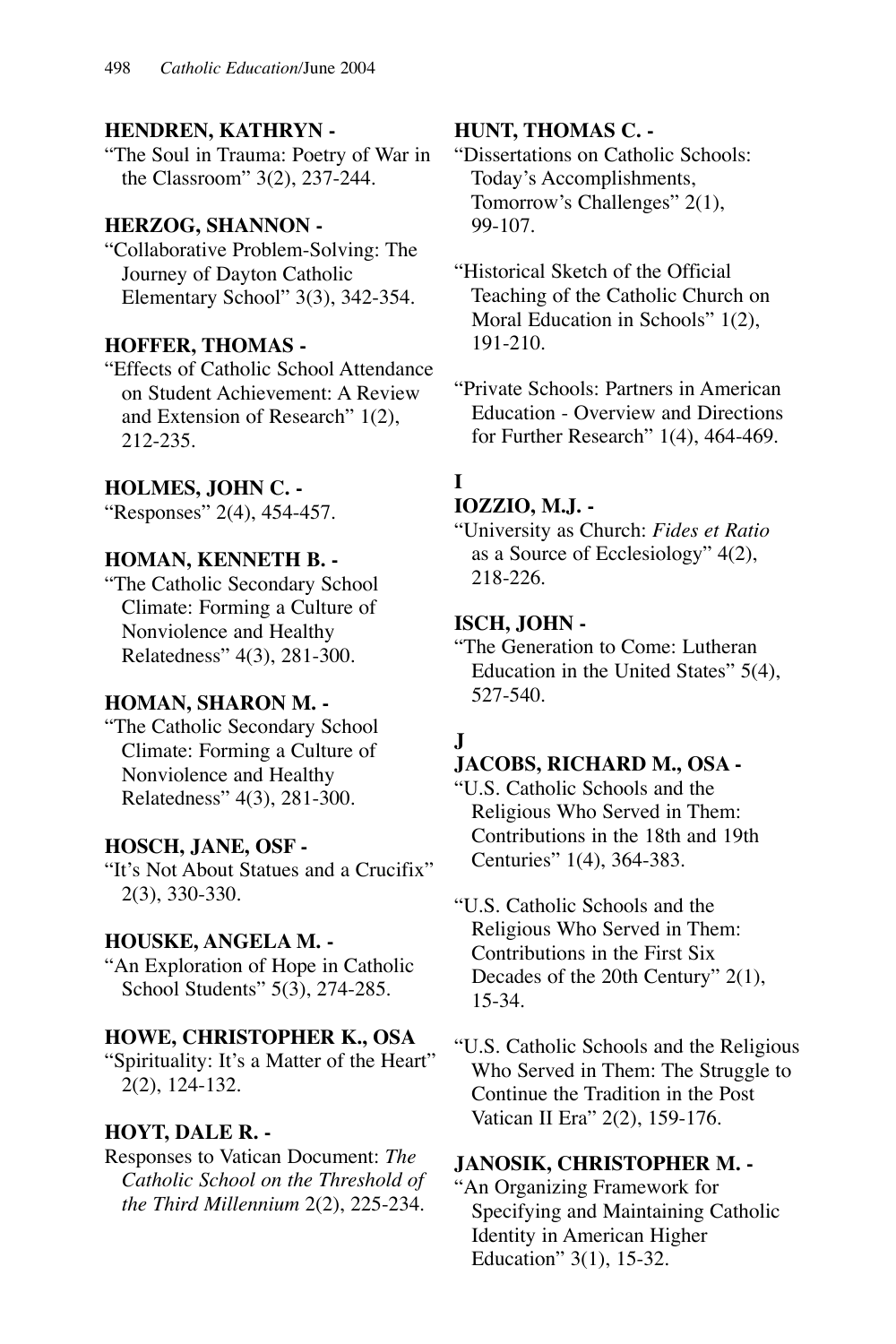#### **JESSOP, TANSY S. -**

"Key Ingredients in the Search for Social Justice: A Case Study of Best Practice in a Calcutta School" 5(1), 101-116.

### **JOSEPH, LAURICE M. -**

"Women Scholars, Integration, and the Marianist Tradition: Learning from Our Culture and Ourselves" 5(3), 297-314.

# **K**

#### **KAMBEITZ, TERESITA -**

Responses to Vatican Document: *The Catholic School on the Threshold of the third Millennium* 2(2), 225-234.

#### **KAMPHAUS, CATHERINE, CSC -**

"Leadership Preparation is Ongoing" 2(3), 332-334.

#### **KELLY, JACK -**

"Catholic Virtual Schools: Real Possibilities or Oxymoronic Dreams?" 5(4), 422-434.

#### **KELLY-STILES, PATRICIA -**

Responses to Vatican Document: *The Catholic School on the Threshold of the third Millennium* 2(2), 225-234.

#### **KHMELKOV, VLADIMIR T. -**

"Teacher Candidates' Incoming Beliefs about Teaching: Comparing Catholic Service-Learning and Traditional Programs" 5(2), 206-228.

#### **KINNUCAN-WELSCH, KATHRYN -**

"Women Scholars, Integration, and the Marianist Tradition: Learning from Our Culture and Ourselves" 5(3), 297-314.

#### **KOSSE, SUSAN HALEY -**

"When the Internet Becomes X-Rated: Creating an Ethical Climate for Technology in Catholic High Schools" 4(4), 514-529.

#### **KRAMER, MARC N. -**

"The New Jewish Community, New Jewish Schools: Trends and Promises" 5(4), 488-501.

#### **KREBBS, MARY JANE -**

"Values Infusion: A Systematic Response to Catholic Identity" 3(3), 306-314.

#### **KRUSE, SHARON -**

"That Feeling of Being on the Edge: Six Case Studies of Stress in Catholic Elementary School Administrators" 4(3), 301-318.

### **L**

# **LACEY, CANDACE H. -**

"A Search for Common Ground: Value Preferences of Lay and Religious Teachers in Roman Catholic Secondary Schools" 2(1), 55-67.

#### **LAENGLE, TERESA MARIE, SC -**

"Success Central: Implementing a Program to Meet the Needs of Diverse Learners in a Catholic High School" 3(3), 355-362.

#### **LANDERS, MARY F. -**

"Focus Section: Introduction" 3(3), 325-328.

#### **LARREY, MARTIN F. -**

"Clouded Horizons: Catholic Higher Education in the Coming Decade" 1(4), 414-427.

#### **LAYMAN, JACK -**

"Independent Christian Day Schools: The Maturing of a Movement" 5(4), 502-514.

#### **LAZAR, MERYL -**

"Listening to Students: Voices From the Inner City" 4(1), 5-15.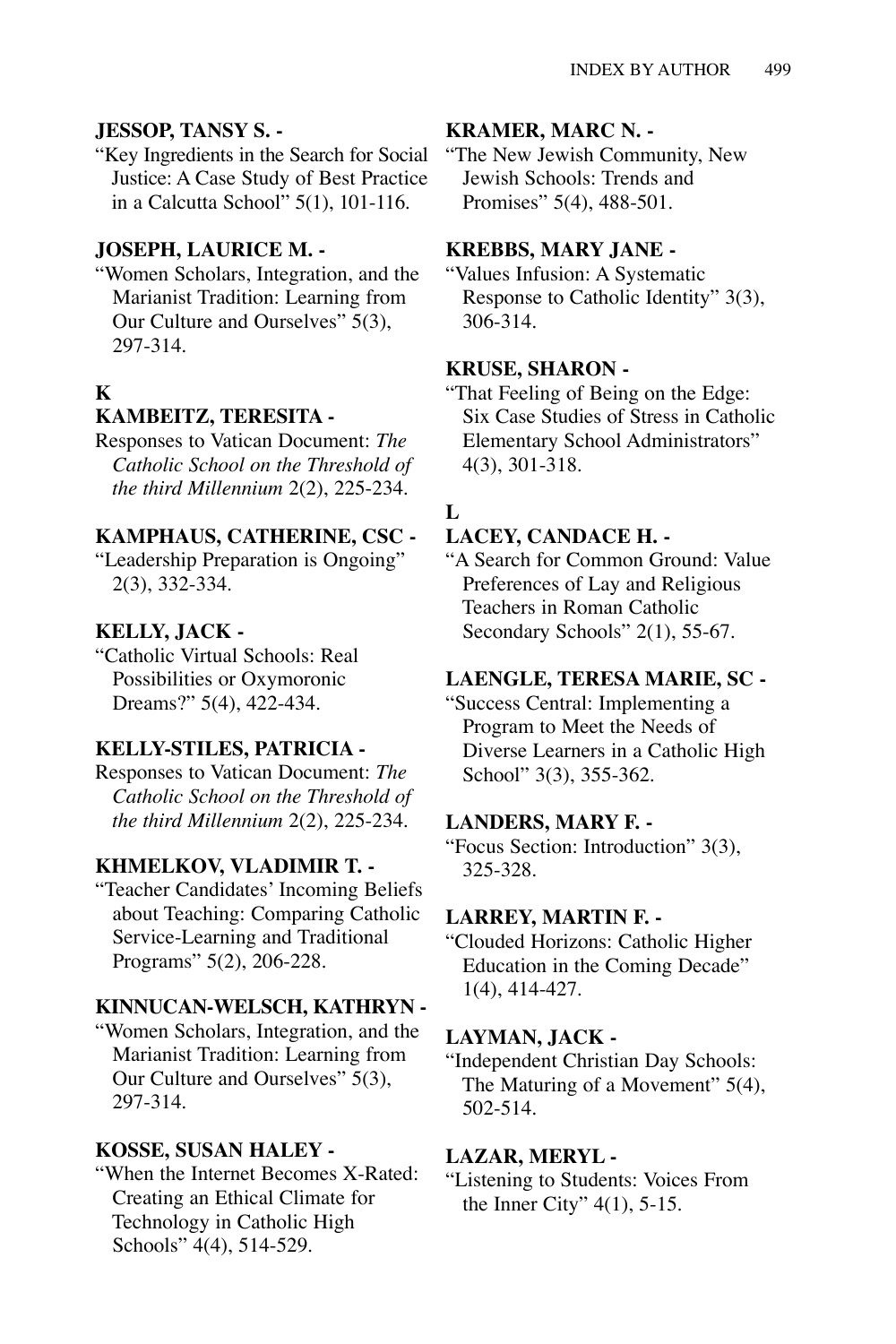# **LEIBRECHT, JOHN J. -**

"The Application of *Ex Corde Ecclesiae* in the United States" 5(2), 138-149.

# **LICKONA, THOMAS -**

"A Comprehensive Approach to Character Building in Catholic Schools" 1(2), 159-175.

# **LIDDY, RICHARD M. -**

"Bernard Lonergan on a Catholic Liberal Arts Education" 3(4), 521-532.

# **LINDSEY-NORTH, JILL L. -**

"The Experience and Meaning of a Marianist Education Today: A National High School Study of Mission and School Culture" 2(4), 410-428.

# **LOSITO, WILLIAM F. -**

"Continuing the Conversation: Introduction" 1(3), 334-334.

# **M**

# **MALDONADO, NANCY -**

"Leadership for Positive Change: 12 Liberal Leaders" 5(3), 315-334.

# **MANNO, BRUNO V. -**

"The Catholic High School and American Educational Reform: Challenges and Opportunities" 1(1), 7-20.

"The Financial, Legal, and Political Context of Private Education" 3(1), 33-51.

"Rejoinder" 1(1), 24-26.

# **MARTIN, KRISTINA -**

"Discipline Past and Present: Shifting Paradigms for Effective Practice" 5(2), 244-257.

# **MASSUCCI, JOSEPH D. -**

"The Delivery of Special Education Services in Catholic Schools: One Hand Gives, the Other Hand Takes Away" 3(3), 375-389.

# **MCCREATH, DOUGLAS -**

"The Challenge to Catholic Teacher Education in Scotland" 2(3), 312-327.

### **MCDADE, THOMAS J. -**

"Focus Section: Introduction" 3(1), 71-73

### **MCDERMOTT, DIANE -**

"An Exploration of Hope in Catholic School Students" 5(3), 274-285.

### **MCDONALD, DALE, PBVM -**

"The Telecommunications Act of 1996 and Its Impact on Catholic Education" 3(1), 107-118.

### **MCLAUGHLIN, DENIS -**

"The Catholic School: Avenue to Authenticity" 3(3), 274-292.

### **MCNIFF, TIMOTHY J. -**

"Enhancing Catholic Identity: The Genesis of a National Consortium" 2(3), 353-359.

### **MCPHEE, GLENN A., OP -**

"Owning the Mission is Paramount" 2(3), 330-331.

### **MCTIGHE, JOSEPH -**

"Collaboration for the Common Good: An Overture to Cooperation in K-12 Education" 3(1), 81-86.

### **MEESE, ANN -**

"Sr. Lucille Kalinowski: A Spiritual Biography" 1(4), 384-388.

### **MELLOW, NICOLE -**

"Private Schools and the Public Good: The Effect of Private Education on Political Participation and Tolerance in the Texas Poll" 2(4), 429-444.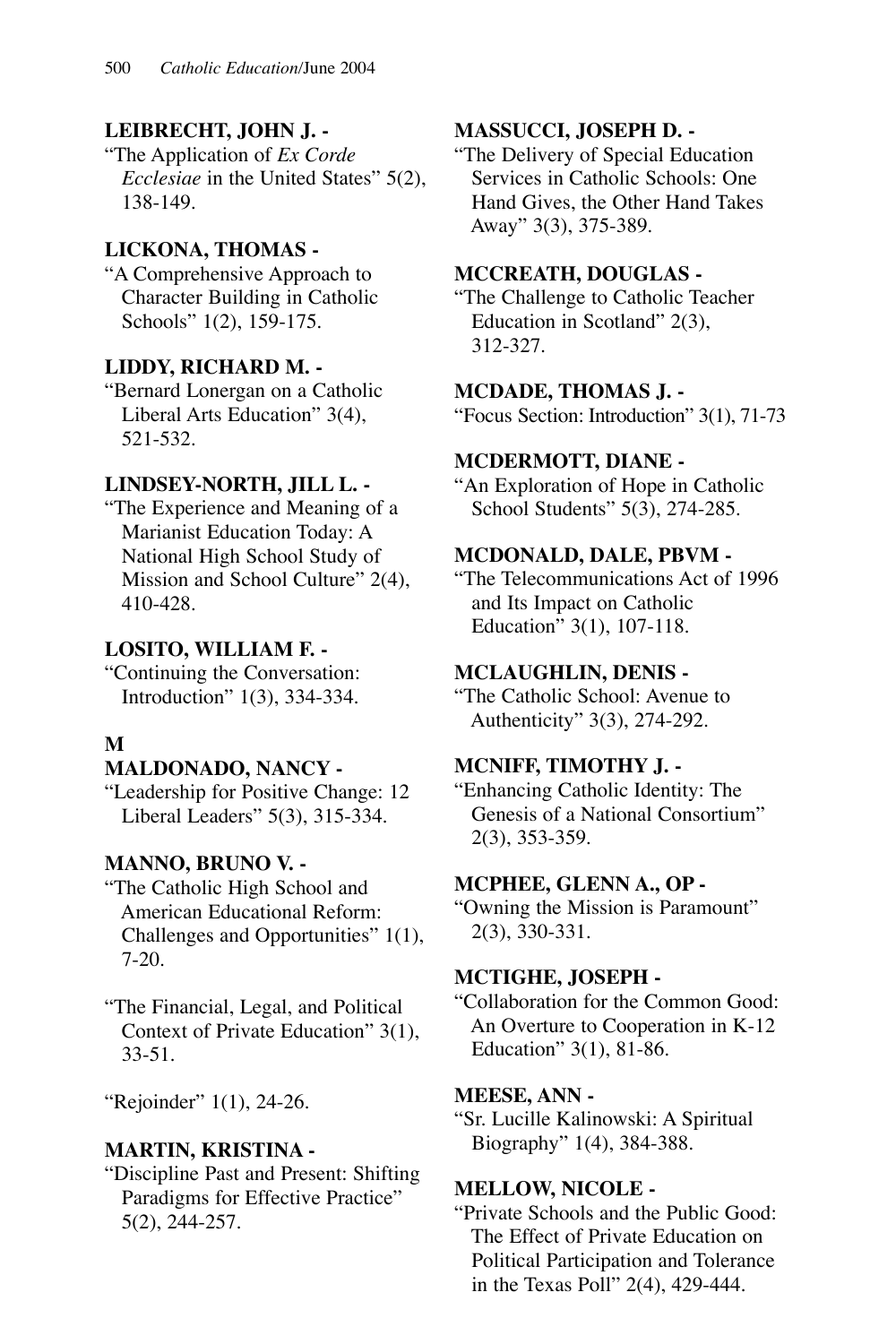### **MITCHEL, CHARLES P. -**

"The Creation of the Catholic School Leadership Program at Seton Hall University" 3(3), 315-324.

### **MITCHELL, NATHAN D. -**

"How Can We Sing the Song of the Lord?" 4(1), 72-89.

### **MIZE, SANDRA YOCUM -**

"Dorothy Day: Student of the Moral Life, Educator for the Moral Life" 1(2), 176-190.

#### **MONAHAN, FRANK J. -**

"The Political Climate in the Current U.S. Congress for the Public Policy Agenda of the Catholic School Community" 3(1), 74-80.

### **MOORE, CECILIA A. -**

"Victor and Constance Daniel and Emancipatory Education at the Cardinal Gibbons Institute" 4(3), 396-404.

#### **MORGAN, STEPHANIE STARKLOFF -**

"The Catholic Secondary School Climate: Forming a Culture of Nonviolence and Healthy Relatedness" 4(3), 281-300.

#### **MORRIS, GREGORY A. -**

"Listening to Students: Voices From the Inner City" 4(1), 5-15.

### **MUSSIO, JOHN KING, JCD -**

"The Catholic Teacher: Our Greatest Resource" 4(3), 364-374.

#### **N**

#### **NEIMAN, ALVEN -**

"Tales from the Front: Reflections of a Catholic University Administrator on Spirituality and Leadership" 2(1), 69-81.

#### **NOCHELSKI, PAUL, SJ -**

"Robert T. Bapst: Catholic Educator and Public Schoolmaster" 3(2), 173-182.

#### **NOTHWEHR, DAWN, OSF -**

"A Lesson from Sarcastic Jesus" 2(1), 82-97.

#### **NUGENT, PATRICIA -**

"That Feeling of Being on the Edge: Six Case Studies of Stress in Catholic Elementary School Administrators" 4(3), 301-318.

### **NUZZI, RONALD J. -**

"Discipline Past and Present: Shifting Paradigms for Effective Practice" 5(2), 244-257.

"Dissertations on Catholic Schools: Today's Accomplishments, Tomorrow's Challenges" 2(1), 99-107.

"Focus Section: Introduction" 2(1), 68-68.

"Ideas and Insights from Other Scholarly Works" 3(1), 119-123.

### **O**

#### **O'BRIEN, DAVID J. -**

"A Catholic Future for Catholic Higher Education? The State of the Question" 1(1), 37-50.

#### **OCHTERSKI, BARBARA E. -**

"Teachers' Perceptions of Power Relationships" 5(3), 335-356.

#### **OGNIBENE, RICHARD -**

"Good by Choice" 3(4), 474-490.

#### **O'KEEFE, JOSEPH, SJ -**

"Catholic School Research" 4(2), 254-258.

"How Research Can Inform Efforts to Recruit and Retain High-Quality Teachers" 5(1), 117-124.

"Inter-Faith Scholarship About Religiously Affiliated Schools, Colleges, and Universities" 1(3), 341-346.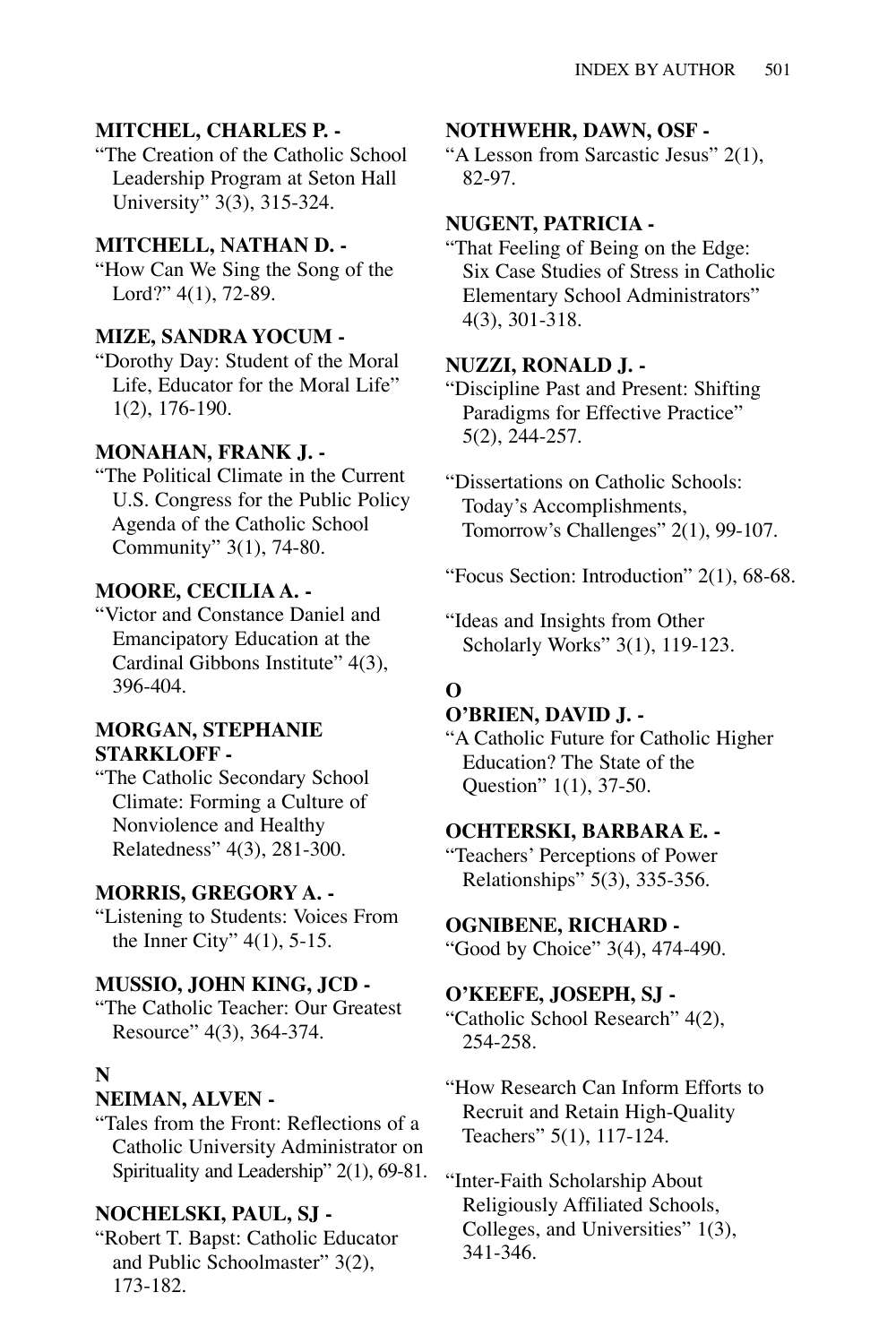- "Private Schools: Partners in American Education- Overview and Directions for Further Research" 1(4), 464-469.
- "Research on Catholic Education: A View from Australia" 2(3), 360-367.
- "Research on Teacher Recruitment and Retention" 3(4), 533-539.
- "Research Related to Teacher Recruitment and Retention" 5(3), 401-406.
- "Review of Research: Introduction" 1(1), 95-97.
- "Review of Research: Introduction" 1(2), 211-211.
- "Review of Research: Introduction" 2(1), 98-98.
- "Review of Research" 2(2), 235-236.
- "Selected Programs for Improving Catholic Education: Attempting to Bridge Theory and Practice" 2(4), 479-490.

"Values and Identity in Catholic Education: A Response to Rabbi Michael A. Paley" 1(3), 322-333.

### **OSBORNE, ALLAN G., JR. -**

- "*Agostini v. Felton* and the Delivery of Title I Services in Catholic Schools" 1(3), 263-274.
- "The Delivery of Special Education Services in Catholic Schools: One Hand Gives, the Other Hand Takes Away" 3(3), 375-389.

# **P-Q**

### **PALEY, MICHAEL A. -**

"Values and Identity in Jewish Education" 1(3), 306-321.

### **PASCARELLI, JOSEPH T. -**

"The Development of the Teacher as a Professional in an Alternative Teacher Education Program" 5(2), 229-243.

### **PAULETTE, THERESA -**

"Collaborative Problem-Solving: The Journey of Dayton Catholic Elementary School" 3(3), 342-354.

### **PEDROTTI, JENNIFER TERAMOTO**

"An Exploration of Hope in Catholic School Students" 5(3), 274-285.

### **PETERS, FRANK -**

"Religion and Schools in Canada" 1(3), 275-294.

### **PITTAU, GUISEPPE, SJ -**

"Education on the Threshold of the Third Millennium: Challenge, Mission, and Adventure" 4(2), 139-152.

### **POWER, ANN MARIE R. -**

"Teacher Candidates' Incoming Beliefs about Teaching: Comparing Catholic Service-Learning and Traditional Programs" 5(2), 206-228.

### **POWER, F. CLARK -**

"Teacher Candidates' Incoming Beliefs about Teaching: Comparing Catholic Service-Learning and Traditional Programs" 5(2), 206-228.

# **R**

### **RAY, BRIAN D. -**

"The Modern Homeschooling Movement" 4(3), 405-421.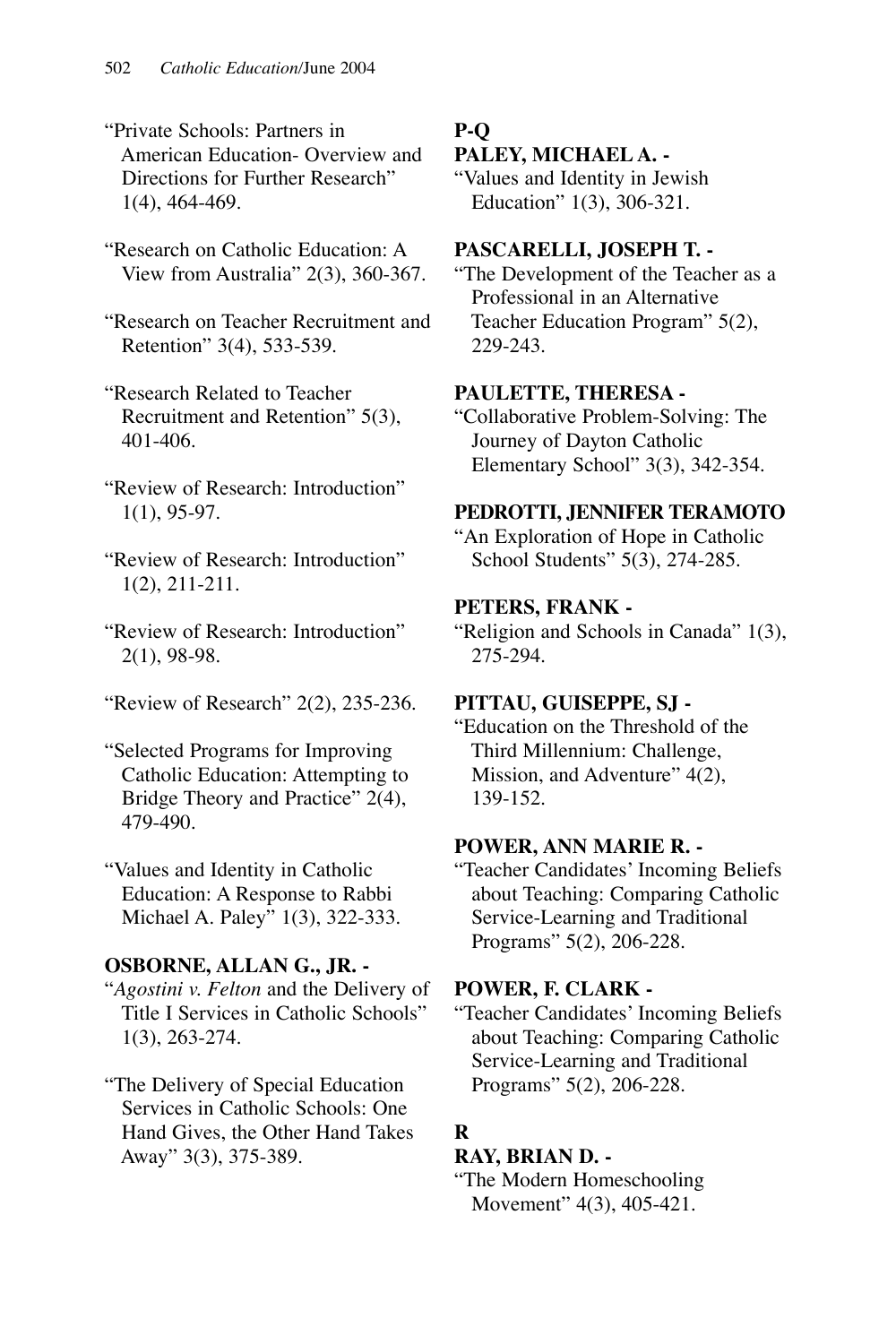### **REBORE, RONALD W. -**

"The Development of a Catholic School Leadership Program at Saint Louis University" 2(3), 343-352.

### **REBORE, WILLIAM T. -**

"The Development of a Catholic School Leadership Program at Saint Louis University" 2(3), 343-352.

#### **REDDER, DEBORAH -**

"Success Central: Implementing a Program to Meet the Needs of Diverse Learners in a Catholic High School" 3(3), 355-362.

#### **REED, CINDY -**

"Listening to Students: Voices From the Inner City" 4(1), 5-15.

# **RIDENOUR, CAROLYN S. -**

"The Experience and Meaning of a Marianist Education Today: A National High School Study of Mission and School Culture" 2(4), 410-428.

#### **RISTAU, KAREN -**

"Being Alert to the Reform Agenda: A Response to Bruno Manno" 1(1), 21-23.

#### **ROBINSON, JERI -**

"Collaborative Problem-Solving: The Journey of Dayton Catholic Elementary School" 3(3), 342-354.

### **RUSSO, CHARLES J. -**

"*Agostini v. Felton* and the Delivery of Title I Services in Catholic Schools" 1(3), 263-274.

### "Catholic Schools and Multicultural Education: A Good Match" 2(2), 178-186.

"The Delivery of Special Education Services in Catholic Schools: One Hand Gives, the Other Hand Takes Away" 3(3), 375-389.

"Responses" 3(1), 66-70.

#### **S**

#### **SCHINZEL, DANIEL D. -**

"Advanced Placement Science Programs in Catholic High Schools" 3(4), 417-440.

#### **SCHUSTER, ELAINE M. -**

"A Superintendent of Schools Challenges the New Journal and the Catholic Educational Community" 1(1), 83-90.

#### **SCHWEINBECK, NIKKI L. -**

"Section 504 and Catholic Schools" 4(4), 464-478.

#### **SEERY, MARY ELLEN -**

"Catholic Schools and Multicultural Education: A Good Match" 2(2), 178-186.

"Women Scholars, Integration, and the Marianist Tradition: Learning from Our Culture and Ourselves" 5(3), 297-314.

#### **SHAUGHNESSY, MARY ANGELA, SCN -**

"Historical Overview of Catholic Education Law: How Did We Get Where We Are?" 4(4), 437-453.

#### **SHAY, MEL -**

"Good by Choice" 3(4), 474-490.

#### **SHEEHAN, LOURDES, RSM -**

"Emerging Governance Models for Catholic Schools" 1(2), 130-143.

"Internal Issues in Private Education" 2(4), 444-453.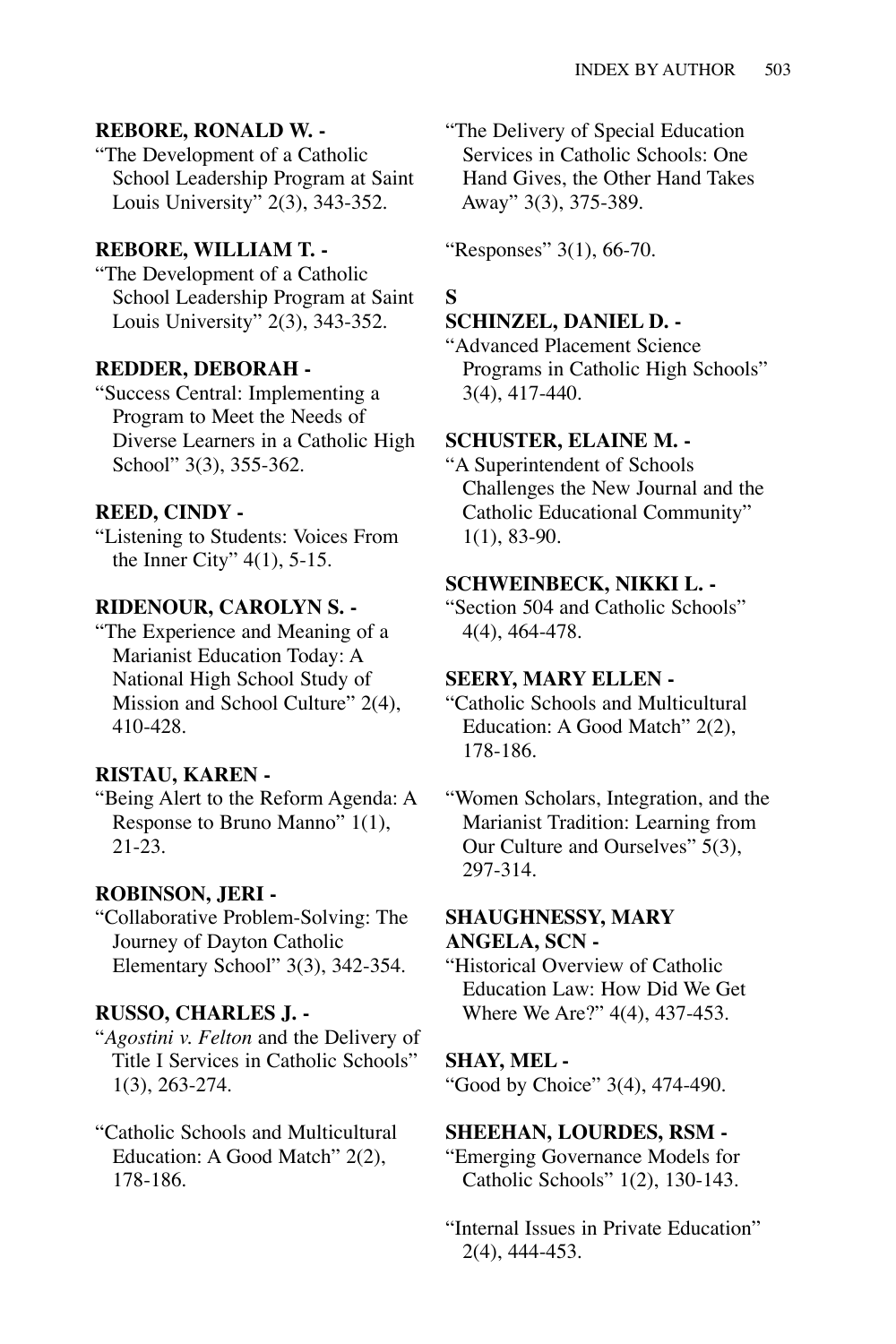# **SHIMABUKURO, GINI -**

"Ensuring the Catholicity of the Church's Schools: The University of San Francisco Responds to the Challenge" 2(3), 334-342.

## **SHORE, PAUL -**

"Cluj: A Jesuit Educational Outpost in Transylvania, 1693-1773" 5(1), 55-71.

### **SHUTTLOFFEL, MERYLANN "MIMI" J. -**

"The Catholic Elementary School Curriculum: Elements of Coherence" 1(3), 295-305.

### **SOMERS, WILMA -**

"Success Central: Implementing a Program to Meet the Needs of Diverse Learners in a Catholic High School" 3(3), 355-362.

### **SQUILLINI, CATHY -**

"Teacher Commitment and Longevity in Catholic Schools" 4(3), 335-354.

### **ST. JOHN, EDWARD -**

"Choice and Schools: An Analysis of Free Market Financing and Educational Values" 1(4), 400-413.

"Integrating Liberation Theology into Restructuring: Toward a Model for Urban Catholic Schools" 2(3), 265-280.

### **STAIGERS, DEL -**

"Let the Little Children Come to Me: Preaching the Gospel to Children" 4(1), 90-103.

### **STARRATT, ROBERT J. -**

"Liturgy as Curriculum: The Dynamics of Liturgical Education" 4(1), 57-71.

#### **STARRATT, RUTH STUART -**

"Education With a Sense of Wonder: A Spiritual Journey" 3(2), 216-225.

### **SULLIVAN, KATHRYN -**

"Success Central: Implementing a Program to Meet the Needs of Diverse Learners in a Catholic High School" 3(3), 355-362.

### **SULLIVAN, JOHN -**

"Blondel and a Living Tradition for Catholic Education" 1(1), 67-76.

### **SUPERFISKY, PHYLLIS, OSF -**

"Leadership for Positive Change: 12 Liberal Leaders" 5(3), 315-334.

# **T**

### **TICHY, KAREN L. -**

"Perceptions of Faculty Members in Selected Catholic High Schools Regarding North Central Association School Improvement Models" 2(3), 295-311.

"The Role of Research in Catholic Education" 1(1), 79-82.

### **TOBIN, THOMAS J. -**

Responses to Vatican Document: *The Catholic School on the Threshold of the Third Millennium* 2(2), 225-234.

### **TRAVISS, MARY PETER, OP -**

"Ensuring the Catholicity of the Church's Schools: The University of San Francisco Responds to the Challenge" 2(3), 334-342.

"Focus Section: Introduction" 2(4), 462-463.

"Responses" 2(4), 457-461.

### **TROKAN, JOHN -**

"Models of Theological Reflection: Theory and Praxis" 1(2), 144-158.